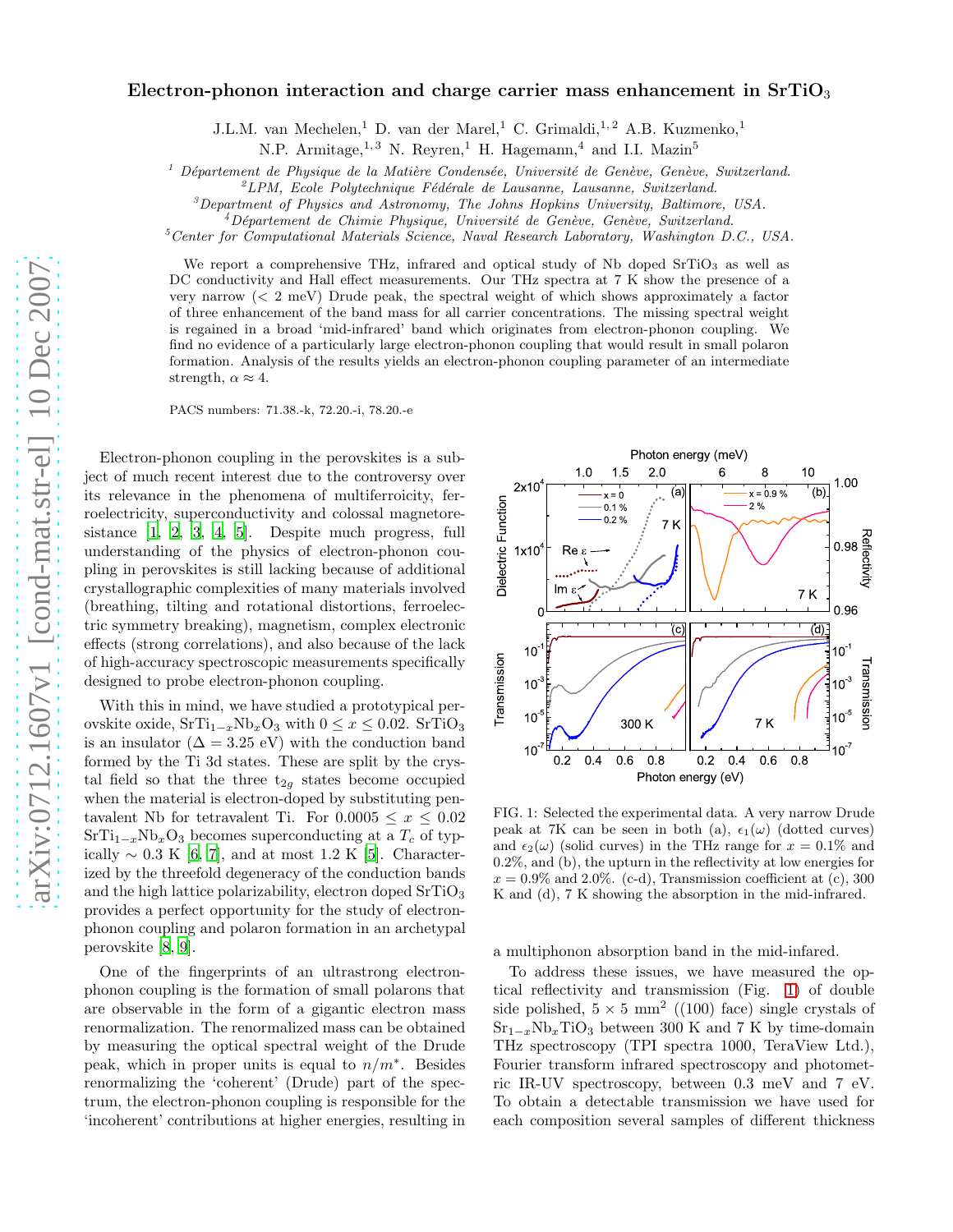$(8 - 60 \mu m)$ , adopted to the spectral range and value of the optical transmission. The Hall carrier concentrations were 0.105%, 0.196%, 0.875% and 2.00% at 7 K, which were within 5 % of those measured by the wavelengthdispersive X-ray spectroscopy, and within 12 % of the Nb concentration specified by the supplier (0.1%, 0.2%, 1.0% and 2.0%, respectively, Crystec, Berlin). Compared to earlier measurements [\[10,](#page-3-9) [11,](#page-3-10) [12,](#page-3-11) [13](#page-3-12), [14\]](#page-3-13), we expand the spectral range further into the far-infrared and THz band. Fig. [1a](#page-0-0) shows both components of the dielectric function,  $\epsilon_1(\omega)$  and  $\epsilon_2(\omega)$ , in the THz range at 7 K, as obtained by a direct inversion of the measured transmission amplitude and phase. From the DC resistivity, the reflectivity and the transmission data we calculated the real and imaginary part of the optical conductivity using a generalized Kramers-Kronig routine [\[15\]](#page-3-14).

The only subgap contributions to the optical conductivity of undoped  $SrTiO<sub>3</sub>$  (Fig. [2\)](#page-1-0) are the three infrared active phonons at 11.0, 21.8 and 67.6 meV (at room temperature). The lowest one exhibits a strong red shift upon cooling, and saturates at about 2.3 meV at 7 K. Upon doping this mode hardens for all temperatures, reaching 8.5 meV at 7 K at 2% doping. For the present discussion, the most important effect of substituting Nb is doping electrons, which yields a clearly distinguishable Drude peak that is broad at 300 K but gets extremely narrow at low temperatures. For the lowest dopings, this can be directly seen from the upturn of  $\epsilon_2(\omega)$  for  $\hbar\omega < 2$ meV (Fig. [1a](#page-0-0)). For the 0.9% and 2% doped samples, the metallic conductivity is directly visible from the increase of the reflectivity below the soft optical phonon (Fig. [1b](#page-0-0)). The third effect of doping is the occurrence of a broad asymmetric mid-infrared absorption that increases with doping. At 7 K, a sharper structure shows up on the low-energy side of this band (Fig. [2c](#page-1-0)-d). Using first principles LDA calculations [\[16](#page-3-15)] we have verified that interband transitions within the  $t_{2g}$  manifold are orders of magnitude too weak to account for the observed intensity. We show below that the observed lineshape can be understood as a multiphonon sideband of the free carrier (Drude) response.

As mentioned before, the effective mass of the charge carriers  $m^*$  can be obtained by analyzing the Drude spec-tral weight. In Fig. [3](#page-2-0) we show the spectral weight  $W(\omega)$ , defined as

<span id="page-1-1"></span>
$$
W(\omega_c) \equiv \int_0^{\omega_c} \sigma_1(\omega) d\omega.
$$
 (1)

Neglecting the optical transitions from the core, the electronic contribution  $8W(\infty) = \omega_p^2 = 4\pi n e^2/m$ , where e and  $m$  are the free electron charge and mass, and  $n$  is the valence electron density. The contribution of the infrared phonons manifests itself in  $W(\omega)$  as steps, e.g. at 8.5 meV in the 2% doped sample (Fig. [3\)](#page-2-0). Such a strong phonon close to the Drude peak makes a decomposition of their respective spectral weights challenging, and requires





<sup>0</sup> <sup>2</sup> <sup>4</sup> <sup>6</sup> <sup>8</sup> <sup>10</sup>

 $\check{ }$ 

 $\Omega$ 

 $\tilde{ }$  $\tilde{}$ <sup>10</sup> <sup>15</sup> <sup>20</sup>

-<sup>3</sup> <sup>4</sup>

(00) (kS/cm)

(00) (kS/cm)

 $x = 2.0 %$  0.9 % 0.2 % 0.1 % 0.0 %

 $\overline{5}$ 

<span id="page-1-0"></span>FIG. 2: The optical conductivity of  $SrTi_{1-x}Nb_xO_3$  for  $x=0$ , 0.1%, 0.2%, 1% and 2% at 300 and 7 K. The dashed parts of the curves in (a-b) are interpolations fitted to the DC resistivity, reflectivity, transmission and  $\epsilon_1(\omega) + i\epsilon_2(\omega)$  obtained from the THz transmission amplitude and phase. Open symbols are the experimental DC conductivities. (c-d). For clarity, the mid-infrared conductivities of  $x = 0.1\%$  and  $0.2\%$  are magnified by a factor 5.

experimental data that extend beyond the soft phonon frequency unlike previous experimental data. Here,  $(i)$ direct measurements of  $\epsilon_1(\omega)$  and  $\epsilon_2(\omega)$  below 3 meV by time-domain THz spectroscopy (for the  $x = 0.1\%$  and  $0.2\%$  samples) and *(ii)* far-infrared reflectivity between 4 and 10 meV (for the  $x = 0.9\%$  and 2\% samples) shown in Fig. [1](#page-0-0) allowed us to extract the Drude spectral weight using several methods.

For the two lowest dopings we apply the partial sum rule (Eq[.1\)](#page-1-1) with cutoff frequencies  $\hbar\omega_c = 1.5 \text{ meV} (0.1\%)$ and 2.0 meV (0.2%), which are larger than the Drude relaxation rate but below the soft phonon (see Fig. 2b) [\[17\]](#page-3-16),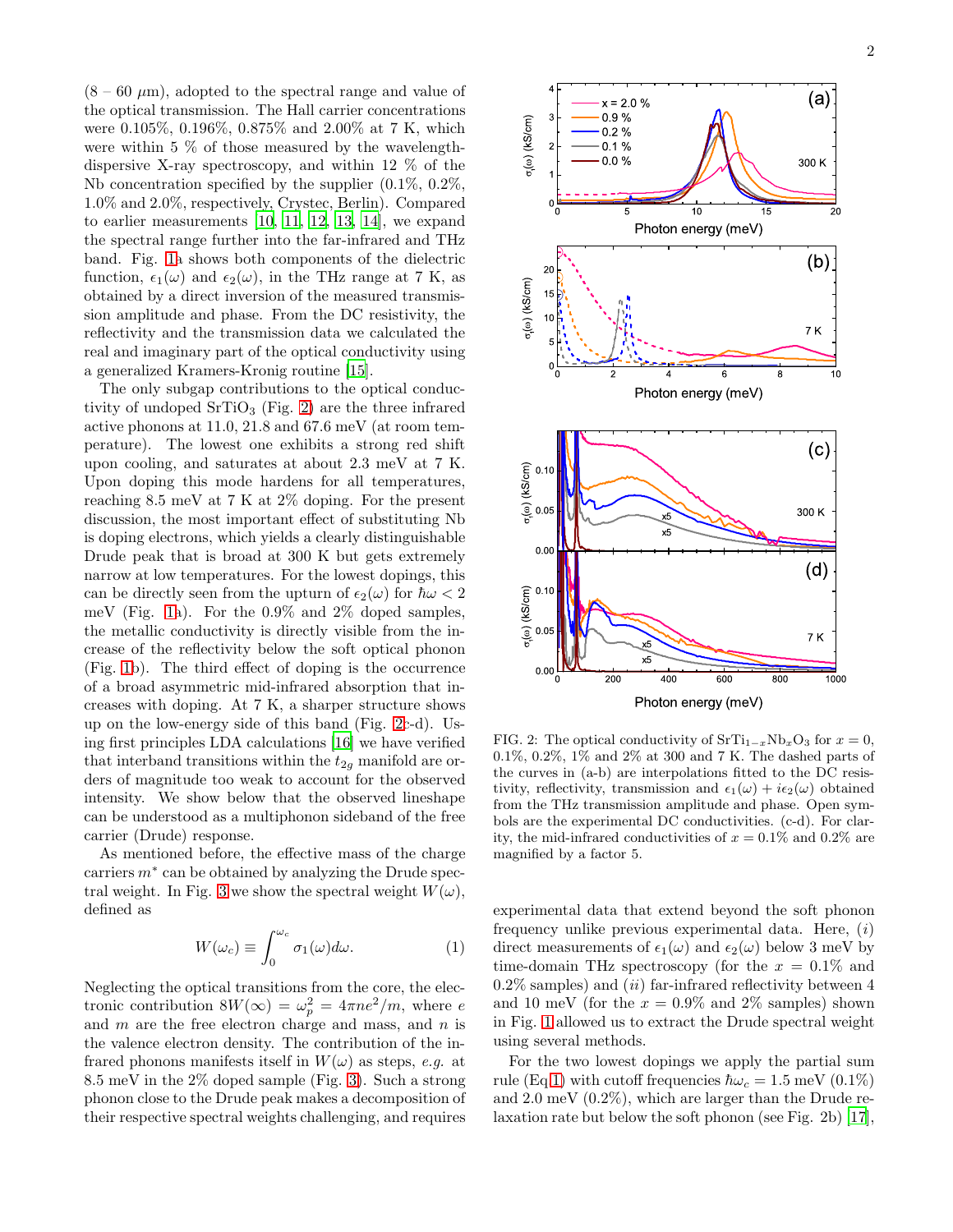

<span id="page-2-0"></span>FIG. 3: The integrated optical spectral weight of  $SrTi_{1-x}Nb_xO_3$  as a function of photon energy and relative to the charge carrier concentration, at 7 K. The Drude spectral weight is separately shown for  $x = 2\%$  by the dotted line.

yielding  $\hbar\omega_p = 120 \pm 20$  meV and  $201 \pm 90$  meV, respectively. These values slightly change to  $\hbar\omega_p = 116 \pm 18$ meV and  $159 \pm 23$  meV, respectively, when we carry out a simultaneous Drude-Lorentz fit to these data together with reflectivity and transmission data at higher frequencies and the DC resistivity. For the two higher dopings, no samples transparent in the THz band could be prepared, but the soft-phonon frequency shifts with doping into a range where reliable infrared reflectivity can be obtained, resulting in the dips in reflectivity seen in Fig. 1b. Thus, a standard Kramers-Kroning analysis of the reflectivity can be used as well as Drude-Lorentz fitting. Both methods give essentially identical values,  $\hbar\omega_p = 327 \pm 67$ meV and  $527 \pm 61$  meV for 0.9% and 2% doping, respectively, shown by the red squares in Fig. 4. Defining the mass renormalization of the charge carriers as the ratio of the LDA and the experimental values of the squared plasma-frequency,  $m^*/m_b \equiv \omega_{p,\text{LDA}}^2/\omega_{p,\text{exp}}^2$ , we observe a threefold mass enhancement, *i.e.*,  $m^*/m_b = 2.9 \pm 0.3$  for the low charge carrier densities considered in the present study (Fig. [4,](#page-2-1) inset).

For  $0.001 \leq x \leq 0.02$ , the band-structure value [\[18](#page-3-17)] of the Fermi energy,  $E_F$ , ranges from 0.02 to 0.1 eV, relative to the bottom of the lowest  $t_{2q}$  band, which coincides with the energy of the relevant longitudinal optical phonon,  $\hbar \omega_{\text{LO}} = 0.1$  eV [\[19](#page-3-18), [20](#page-3-19)]. This is a difficult parameter range to describe theoretically where none of the usual approximations, *i.e.*,  $\hbar\omega_{\text{LO}}/E_F \ll 1$ nor  $\hbar \omega_{LO}/E_F \gg 1$  are applicable. For the present discussion we consider the latter limit, appropriate for the lower doped samples. It takes as a starting point the model of a single polaron [\[21](#page-3-20), [22\]](#page-3-21), characterized by the



<span id="page-2-1"></span>FIG. 4: Experimental plasma frequency at 7 K derived from the spectral weight  $W(\omega)$  of the Drude peak (squares) as a function of the free carrier concentration (from Hall effect) together with that from the band structure calculations [\[16](#page-3-15)] (solid line). The inset shows the corresponding effective carrier mass  $m^*/m_b$ .

coupling constant  $\alpha$ . Within a variational approxima-tion, Feynman [\[21](#page-3-20)] deduced the relation  $m^*(\alpha)$  valid in the range  $0 < \alpha < 12$ . Applying Feynman's relation to the experimental  $m^*$  values, we obtain a doping independent value of  $\alpha \approx 4$ . This is considerably larger than the value expected for a purely Fröhlich-type interaction, for which (using experimental optical parameters of  $SrTiO<sub>3</sub>$ )  $\alpha = \sqrt{m_b/m_e} \sqrt{R_y/\omega_{\rm LO}} (\epsilon_{\infty}^{-1} - \epsilon_s^{-1}) = 2.1.$ 

The optical conductivity shows a broad absorption band between 0.1 and 1 eV (Fig. 2c and 2d). The intensity in this mid-infrared band compensates the deficit of Drude spectral weight and the f-sum rule,  $8W(\infty) = \omega_p^2$ , is almost satisfied at 3 eV, as can be seen from Fig. [3](#page-2-0) [\[23\]](#page-3-22). Such a spectral weight redistribution between the 'coherent' (Drude) and the 'incoherent' (mid-infrared) contributions of the optical conductivity suggests that the mass enhancement reflects coupling of electrons to bosonic degrees of freedom, most probably phonons. A spectral shape similar to the observed mid-infrared band at 300 K (Fig. 2c) was calculated by Emin [\[24](#page-3-23)], who considered the photo-ionization spectrum out of the potential well formed by the lattice deformation of the polaron. Upon cooling, the maximum of this band remains between 200 and 350 meV, and at 7K an additional peak emerges on the low-energy side with a maximum varying from 120  $(0.1\%)$  to 140 meV  $(2\%)$ . Devreese *et al.* [\[25](#page-3-24), [26,](#page-3-25) [27](#page-3-26)] have numerically found a broad mid-infrared band with (for intermediate couplings) a peak at lower energies. They explain it as a multiphonon band and the peak as a relaxed state of an electron optically excited within the polaronic potential well. The model predicts the maxima